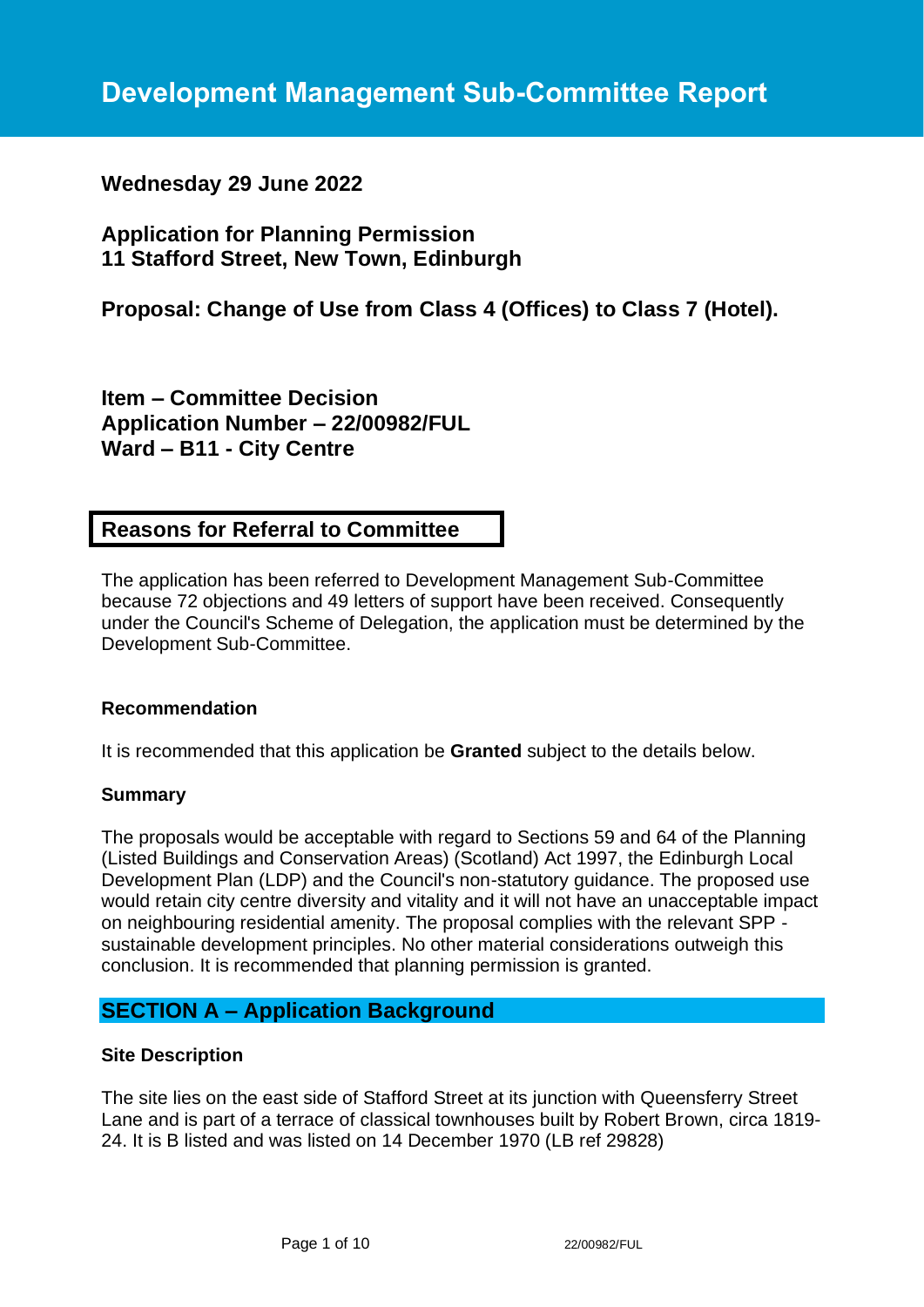The property is a former office and there are two car parking spaces to the rear of the building.

The site lies within the New Town Conservation Area.

## **Description Of The Proposal**

The proposal is for a change of use from (Class 4) offices to (Class 7) hotel. The proposal also includes the removal of the existing dormer and its replacement with one pitched roof dormer and rooflight.

The original plan form of the building would be retained. By removing existing toilets an additional room would be formed at basement and second floor levels.

The proposal would form 15 bedrooms, each with en suite facilities.

### **Scheme 1**

Originally two pitched roof dormers were proposed on the front roof plane and the ensuites were full height.

### **Supporting Information**

Visualisations of the proposed interior and photographs of the exterior of the building.

### **Relevant Site History**

21/06698/FUL 11 Stafford Street **Edinburgh** EH3 7BR Change of use from (Class 4) offices to (Class 7) hotel. Refused 16 February 2022

21/06673/LBC 11 Stafford Street **Edinburgh** EH3 7BR Conversion of (Class 4) offices to (Class 7) hotel, including replacement roof dormers. Refused 16 February 2022

22/00977/LBC 11 Stafford Street **Edinburgh** EH3 7BR Conversion of Class 4 Offices to Class 7 Hotel, including replacement roof dormers.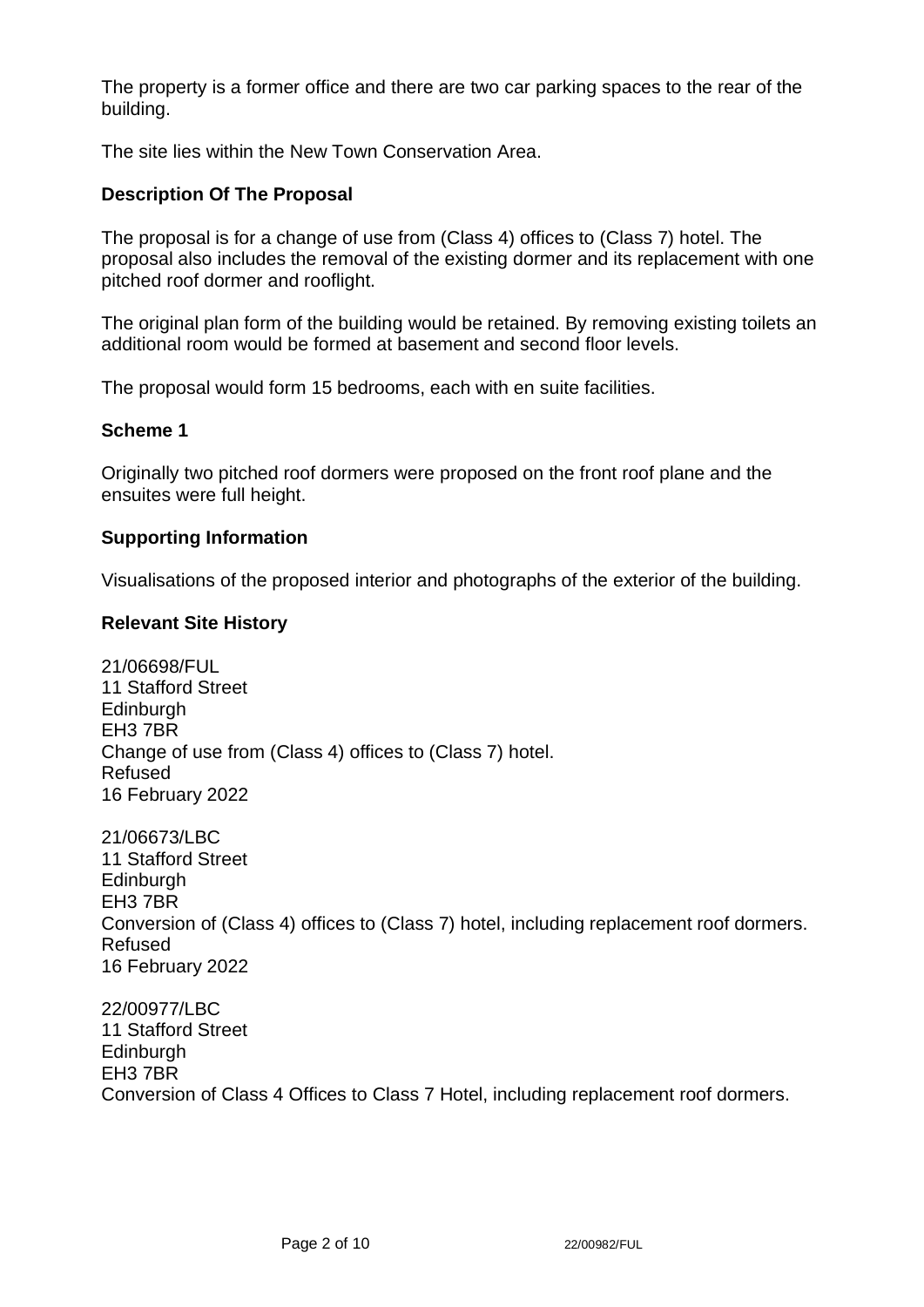## **Other Relevant Site History**

No other relevant site history

**Pre-Application process**

## **Consultation Engagement**

Environmental Protection

Refer to Appendix 1 for a summary of the consultation response.

## **Publicity and Public Engagement**

**Date of Neighbour Notification:** 7 March 2022 **Date of Renotification of Neighbour Notification:** Not Applicable **Press Publication Date(s):** 11 March 2022; **Site Notices Date(s):** 8 March 2022; **Number of Contributors: 121**

# **Section B - Assessment**

### **Determining Issues**

Due to the proposals relating to a listed building(s) and being within a conservation area, this report will first consider the proposals in terms of Sections 59 and 64 of the Planning (Listed Buildings and Conservation Areas) (Scotland) Act 1997 (the "1997 Heritage Act"):

- a) Is there a strong presumption against granting planning permission due to the proposals:
	- (i) harming the listed building or its setting? or
	- (ii) conflicting with the objective of preserving or enhancing the character or appearance of the conservation area?
- b) If the strong presumption against granting planning permission is engaged, are there any significant public interest advantages of the development which can only be delivered at the scheme's proposed location that are sufficient to outweigh it?

This report will then consider the proposed development under Sections 25 and 37 of the Town and Country Planning (Scotland) Act 1997 (the 1997 Act):

If the proposal is in accordance with the development plan the determination should be to grant planning permission unless material considerations indicate otherwise?

If the proposal is not in accordance with the development plan the determination should be refuse planning permission unless material considerations indicate otherwise?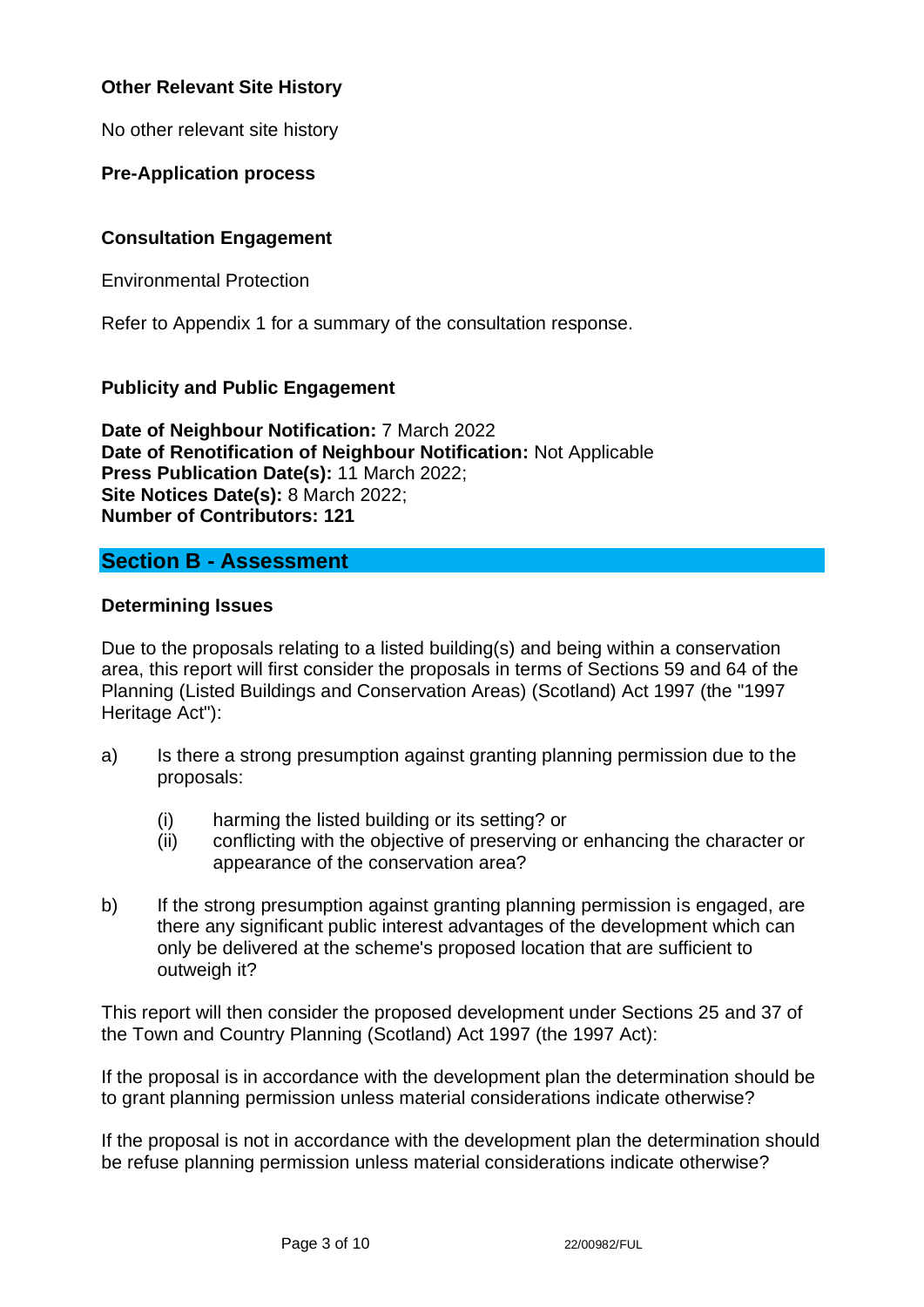In the assessment of material considerations this report will consider:

- − the Scottish Planning Policy presumption in favour of sustainable development, which is a significant material consideration due to the development plan being over 5 years old;
- − equalities and human rights;
- − public representations and
- − any other identified material considerations.

### **Assessment**

To address these determining issues, it needs to be considered whether:

### **a) The proposals harm the listed building and its setting?**

The following HES guidance is relevant in the determination of this application:

- − Managing Change Roofs
- − Managing Change Interiors
- − Managing Change Use and Adaptation of Listed Buildings

The property retains much of its original plan form and the proposals have been amended to reduce the loss of architectural or historic features. Each of the rooms includes ensuite facilities. The pod has been designed and positioned not to have a detrimental effect on the any features of architectural interest and to retain the room proportions.

Externally, it is proposed to remove the existing dormer window and replace this with one pitched roof dormer and rooflight. There are existing dormers within Stafford Street of varying style and proportions. The proposed dormer is of a scale and form that would protect the character of the historic building. The proposed roof lights are conservation style of an appropriate scale and proportion on a roof plane that has been altered.

## **Conclusion in relation to the listed building**

The proposals are acceptable with regards to Section 59 of the Planning (Listed Buildings and Conservation Areas) (Scotland) Act 1997 and relevant HES guidance.

### **b) The proposals harm the character or appearance of the conservation area?**

The New Town Conservation Area Character Appraisal emphasises that the area is typified by the formal plan layout, spacious stone-built terraces, broad streets and an overall classical elegance. The buildings are of a generally consistent three storey and basement scale, with some four storey corner and central pavilions.

The proposed dormer is not of a size that would dominate the form of the roof and aligns with existing fenestration below.

### **Conclusion in relation to the conservation area**

The proposals are acceptable with regards to Section 64 of the Planning (Listed Buildings and Conservation Areas) (Scotland) Act 1997 and relevant HES guidance.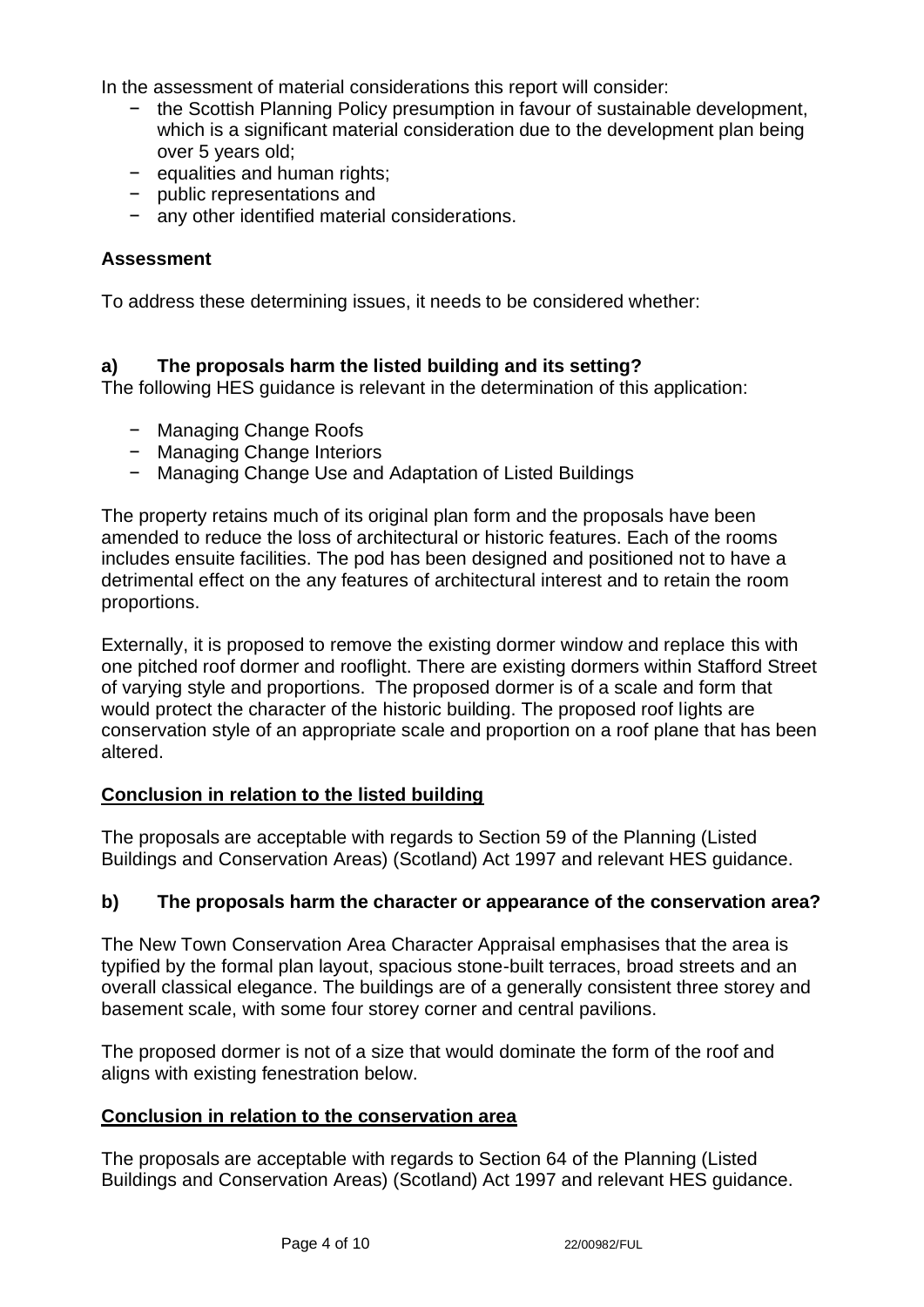## **c) The proposals comply with the development plan?**

The development plan comprises the Strategic and Local Development Plans. The relevant Edinburgh Local Development Plan 2016 (LDP) policies to be considered are:

- − LDP Environment policies Env 4 and Env 6
- − LDP Strategy policies Del 2
- − LDP Development Design policy Des 5
- − LDP Transport policies Tra 2 and Tra 3
- − LDP Employment policies Emp 9 and Emp 10

The non-statutory 'Listed Buildings and Conservation Area' guidance is a material consideration that is relevant when considering policies Env 4 and Env 6.

#### Impact on the setting of the listed buildings and conservation area

This has been assessed in sections a) and b) and the proposals comply with LDP Policies Env 4 and Env 6.

#### Principle of Development

The site lies within the City Centre and Urban Area.

LDP Policy Del 2 (City Centre) guides development in the city centre, stating that development will be permitted which, "retains and enhances its character, attractiveness, vitality and accessibility and contributes to its role as a strategic business and regional shopping centre and Edinburgh's role as a capital city".

LDP Policy Emp 10 (Hotel Development) confirms hotel development will be permitted in locations within the urban area with good public transport access to the city centre.

The LDP confirms that tourism is the third biggest source of employment in Edinburgh and that maintaining and developing this key sector in the city's economy relies upon sufficient provision of high-quality tourist accommodation. The LDP also confirms that the city centre is the preferred location for most visitors but accessible locations with good public transport within the urban area also offer opportunities for new hotel development.

LDP Policy Emp 9 (Employment Sites and Premises) applies to site or premises in the urban area currently or last in use for employment purposes. The proposal will redevelop this employment site but remain in employment use. The new use will not prejudice or inhibit the activities of any nearby employment use. The site is less than one hectare so there is no requirement for the proposed floorspace to provide for a range of business users. The proposal accords with this policy.

The site is located within the City Centre and in a highly accessible area. The site is within easy walking distance to the City Centre core and the main tourist attractions and business locations. The principle of the proposed use is acceptable.

The proposal complies with LDP Policies Del 2 and Emp 9 and 10.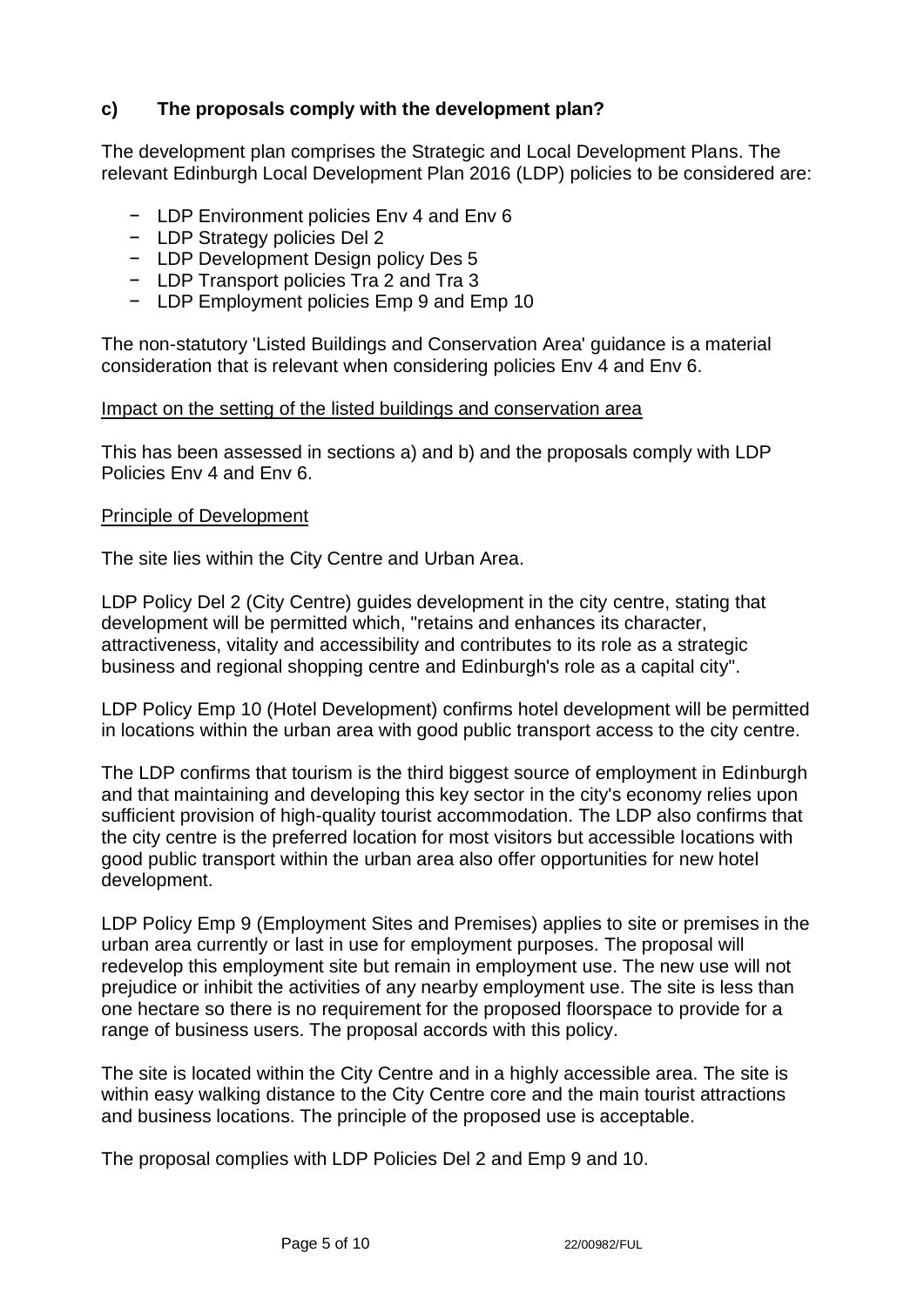### Scale, Design and Materials

The design and form of the dormer and choice of materials and positioning is compatible with the character of the existing building.

The proposal complies with LDP policies Des 1 (Design Quality and Context) and Des 12 (Alterations and Extensions).

#### Amenity

LDP Policy Hou 7 (Inappropriate Uses in Residential Areas) states that developments including changes of use, which would have a materially detrimental effect on the living conditions of nearby residents will not be permitted.

LDP Policy Des 5 (Development Design - Amenity) states that planning permission will be granted where it can be demonstrated that the amenity of neighbouring properties is not adversely affected in relation to noise, daylight, sunlight, privacy or immediate outlook.

The existing building is a former office but was built as a townhouse. Stafford Street is characterised by commercial properties on the ground floor and residential properties on the upper floors of the neighbouring buildings.

The applicant advises that the premises will not be licensed, will have no dining or entertainment facilities, and will have daytime management presence. Night-time contact will be by mobile telephone to the manager. It is envisaged that the main noise issues associated with the premises will be externally as guests enter and leave the premises. Due to the mixed nature of the surrounding premises and operations it is not expected that the application premises to impact upon residential amenity any more than the surrounding premises do at present.

The applicant has also confirmed that there are no cooking facilities proposed thus no ventilation is required to remove cooking odours.

There are existing windows overlooking the street at upper levels. There will be no additional overlooking.

The proposal complies with LDP policies Hou 7 and Des 5.

### **Traffic and Car parking**

There are no changes to the existing car parking arrangements. The site is well served by public transport. There are two car parking spaces to the rear of the building.

The two car parking spaces are proposed to be fitted with electric vehicle charging points which will be for the use of guests with disabilities only. As the application property is situated immediately adjacent to the City Centre Air Quality Management Area, car parking is not encouraged within this area. However, the spaces are for guests with disabilities and will be fitted with mitigation in the form of electric charging infrastructure to support the use of electric vehicles. An informative is recommended below relating to the electric vehicle charging infrastructure.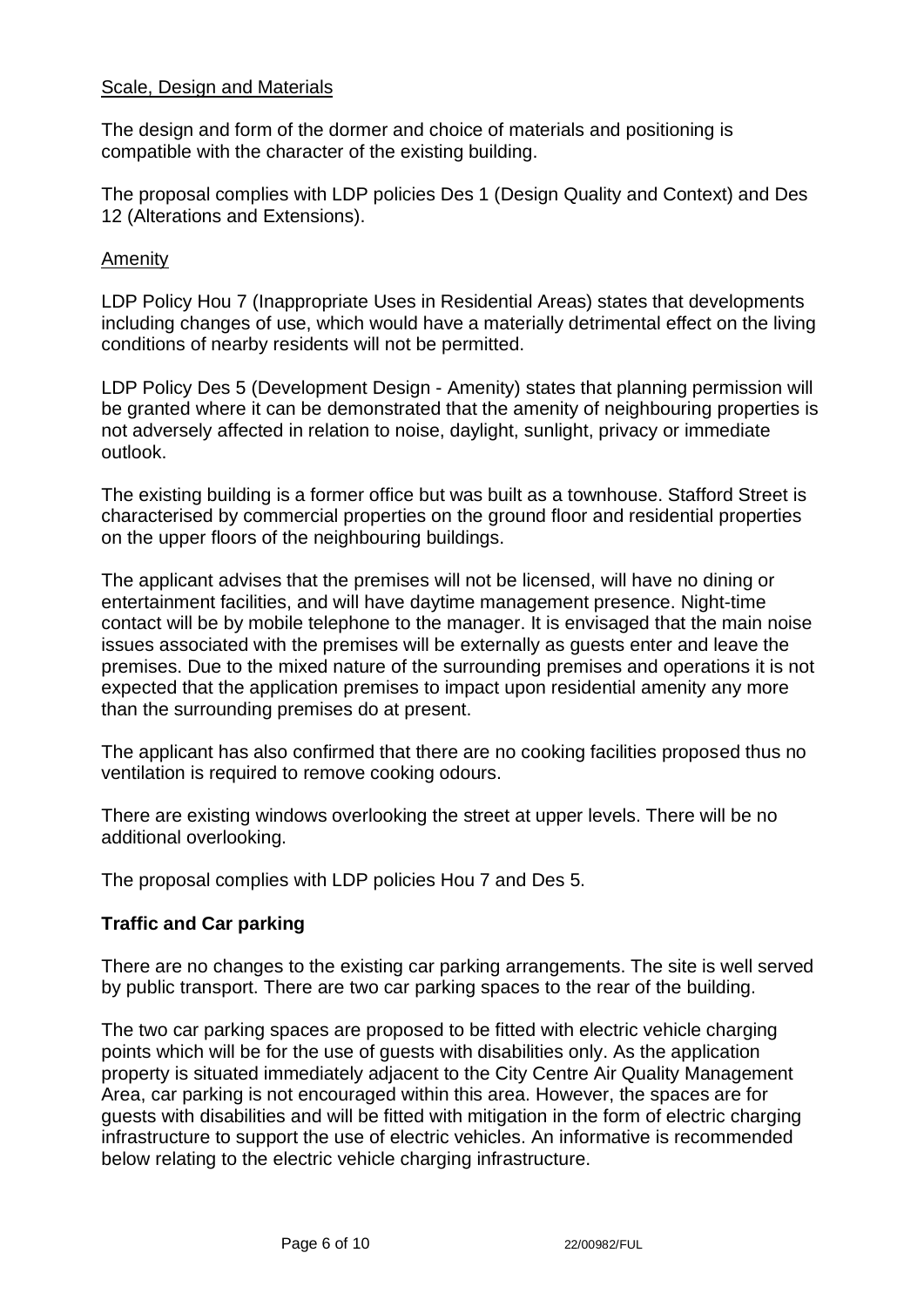# **Conclusion in relation to the Development Plan**

The proposal complies with Edinburgh Local Development Plan.

### **d) There are any other material considerations which must be addressed?**

The following material planning considerations have been identified:

#### SPP - Sustainable development

Scottish Planning Policy (SPP) is a significant material consideration due to the LDP being over 5 years old. Paragraph 28 of SPP gives a presumption in favour of development which contributes to sustainable development. Paragraph 29 outlines the thirteen principles which should guide the assessment of sustainable development.

The development proposes an appropriate and sustainable land use, which would support the local economy, protect the historic environment, not be detrimental to residential amenity.

The proposed development complies with SPP principles 3, 10 and 13, as it supports good design and the six qualities of successful places. It would protect the historic environment and protect the amenity of nearby residents.

The proposal complies with Paragraph 29 of SPP.

#### Emerging policy context

NPF 4 - Draft National Planning Framework 4 has been consulted on but has not yet been adopted. Therefore, little weight can be attached to it as a material consideration in the determination of this application.

While City Plan 2030 represents the settled will of the Council, it has not yet been submitted to Scottish Ministers for examination. As such, little weight can be attached to it as a material consideration in the determination of this application.

#### Equalities and human rights

Due regard has been given to section 149 of the Equalities Act 2010. No impacts have been identified.

Consideration has been given to human rights. No impacts have been identified through the assessment and no comments have been received in relation to human rights.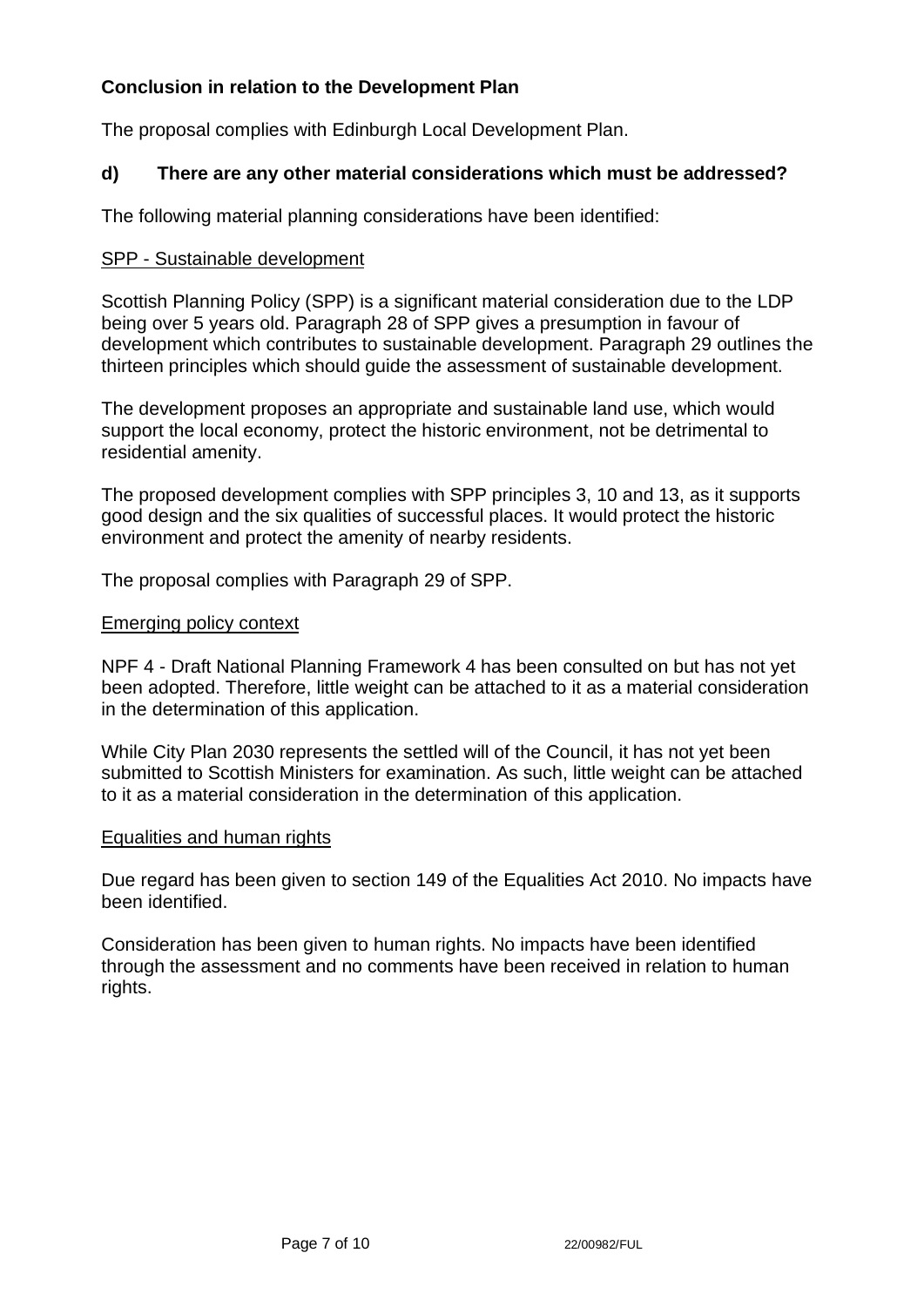### Public representations

A summary of the representations is provided below:

#### *material considerations*

As no active reception could be used as a hostel or Airbnb - assessed in section c May attract antisocial behaviour - assessed in section c No provision for cars / parking - assessed in section c Style of dormers does not comply with guidance - assessed in sections a and b Increased noise and disturbance - assessed in section c External alteration affects conservation area - assessed in section b Detrimental to listed building - assessed in section a Loss of historic interiors - assessed in section a Over development - assessed in section a

#### *non-material issues*

Increase waste on the streets - not a planning matter Security may be used for drug dealing prostitution - not a planning matter May be used as base for crime gangs - not a planning matter

#### **Conclusion in relation to identified material considerations**

The proposals are in compliance with the other material considerations that have been identified above.

### **e) Overall conclusion**

The proposals would be acceptable with regard to Sections 59 and 64 of the Planning (Listed Buildings and Conservation Areas) (Scotland) Act 1997, the Edinburgh Local Development Plan and the Council's non-statutory guidance. The proposed use would retain city centre diversity and vitality not have an unacceptable impact on neighbouring residential amenity. The proposal complies with the relevant SPP - sustainable development principles. No other material considerations outweigh this conclusion. It is recommended that planning permission is granted.

## **Section C - Conditions/Reasons/Informatives**

The recommendation is subject to the following;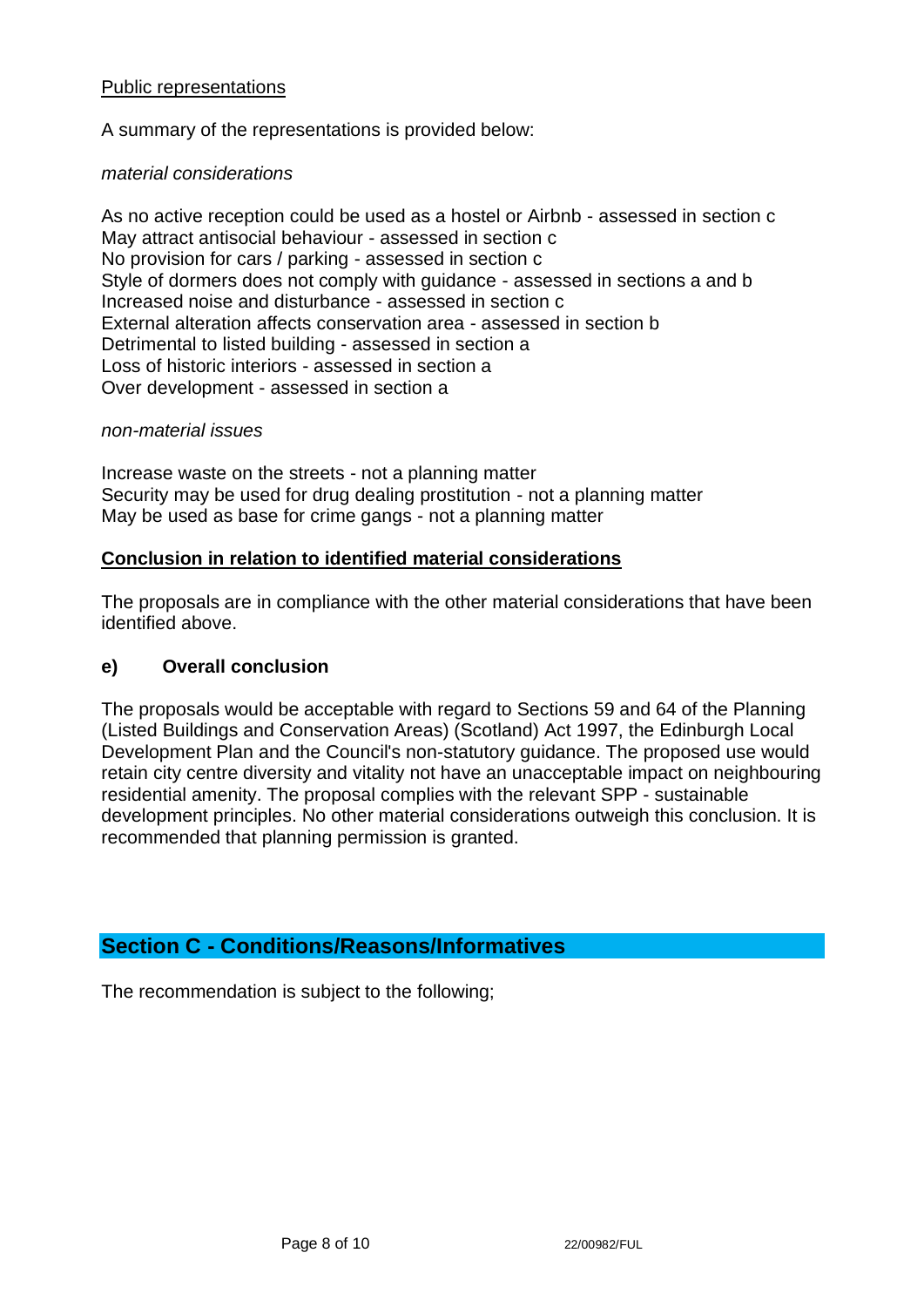### **Informatives**

It should be noted that:

- 1. The development hereby permitted shall be commenced no later than the expiration of three years from the date of this consent.
- 2. No development shall take place on the site until a 'Notice of Initiation of Development' has been submitted to the Council stating the intended date on which the development is to commence. Failure to do so constitutes a breach of planning control, under Section 123(1) of the Town and Country Planning (Scotland) Act 1997.
- 3. As soon as practicable upon the completion of the development of the site, as authorised in the associated grant of permission, a 'Notice of Completion of Development' must be given, in writing to the Council.
- 4. The two parking spaces shall be served by at least a 13- amp 3Kw (external three pin-plug) with capacity in mains for 32 - amp 7Kw electric vehicle charging sockets. They shall be installed and operational in full prior to the development being occupied (as shown on drawing AL(0)02 Revision B and dated 27/04/22).

### **Background Reading/External References**

To view details of the application go to the [Planning Portal](https://citydev-portal.edinburgh.gov.uk/idoxpa-web/applicationDetails.do?activeTab=summary&keyVal=R8254PEWJT800)

**Further Information -** [Local Development Plan](https://www.edinburgh.gov.uk/local-development-plan-guidance-1/edinburgh-local-development-plan/1)

**Date Registered: 1 March 2022**

### **Drawing Numbers/Scheme**

1-6,7B,8A,9A,10A

Scheme 2

**David Givan Chief Planning Officer PLACE The City of Edinburgh Council**

Contact: Jennifer Zochowska, Senior Planning Officer E-mail:jennifer.zochowska@edinburgh.gov.uk